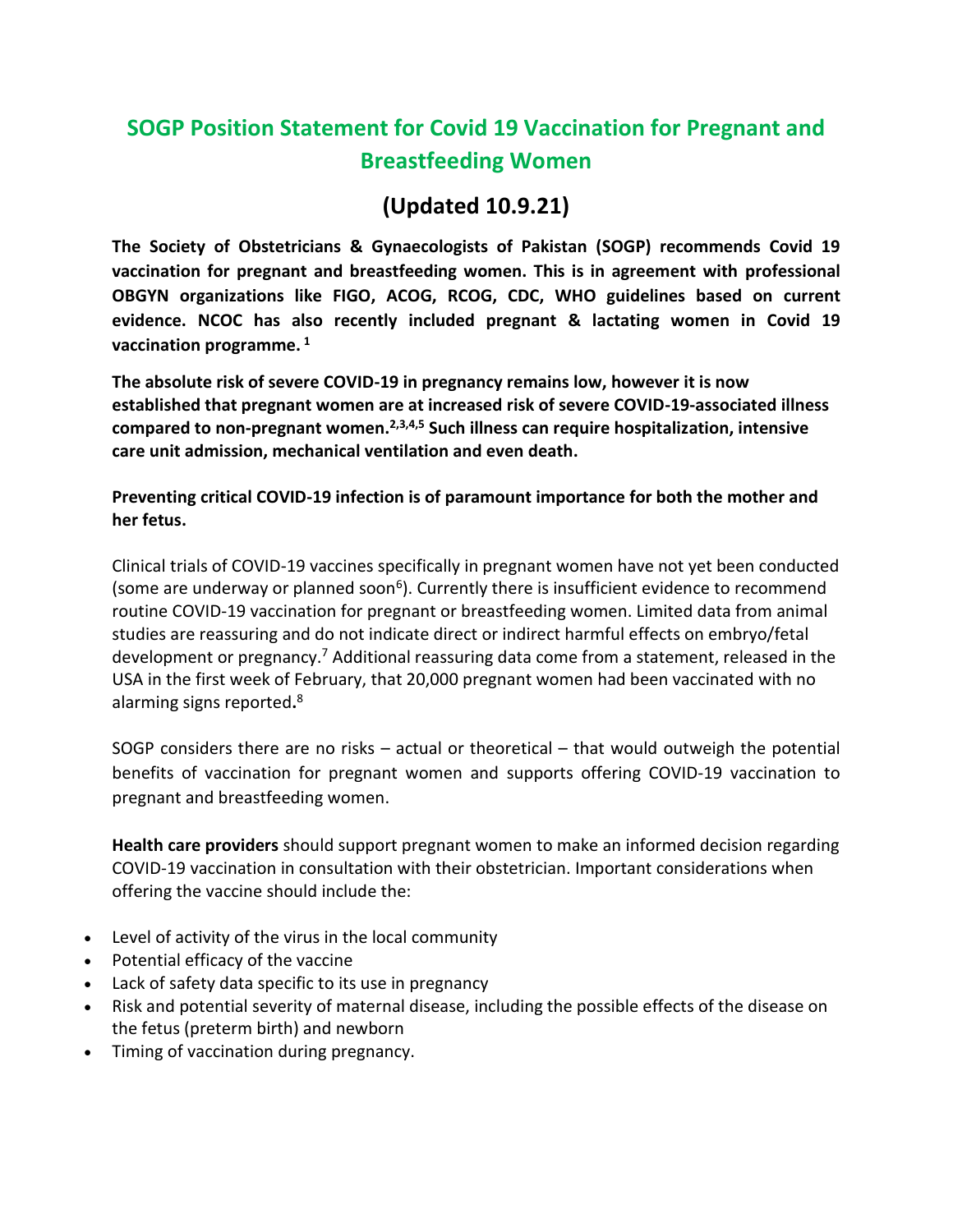There is currently no preference for the use of a particular COVID-19 vaccine, but pregnant women who agree to be vaccinated should be advised to complete their two-dose series (where applicable) with the same vaccine product. $9$ 

It is advisable that a COVID-19 vaccine series should be administered without any other vaccine, with a minimum interval of 14 days before or after administration of any other vaccine.<sup>10</sup>

Vaccines including Tdap (tetanus toxoid, reduced diphtheria toxoid and acellular pertussis) and influenza, which are routinely and safely offered during pregnancy  $^{11}$  should be deferred for 14 days from the administration of COVID-19 vaccines.

Health care providers are urged to continue to advise their pregnant patients that vaccination against influenza is safe throughout pregnancy and is recommended during the influenza season to protect both the woman and fetus from the adverse effects of becoming seriously ill with flu during pregnancy, particularly so during the COVID-19 pandemic.<sup>12</sup>

The practice of offering Tdap vaccine between the 27th and 36th weeks of pregnancy in each pregnancy should also continue to be followed.<sup>13</sup>

Pregnant women who decline vaccination against COVID-19 should be supported in their decision and should be updated with new evidence when it becomes available. <sup>14</sup>

Women planning their pregnancy can take the COVID-19 vaccine if they choose to do so. Routine testing for pregnancy before COVID-19 vaccination is not recommended. <sup>15</sup> Women who are trying to become pregnant do not need to postpone pregnancy after receiving a COVID-19 vaccine.

## **As additional data from clinical trials and vaccinated pregnant women become available, it will be imperative for obstetricians to keep up to date with that information.**

- SOGP will encourage and support the publication and dissemination of all available data on vaccination in pregnant and breastfeeding women, (in agreement with FIGO and RCOG (14, 15).
- SOGP will advocate for the administration of the COVID-19 vaccination to all pregnant women.
- When more research data is available, SOGP will review this statement so that it is in accordance to new evidence.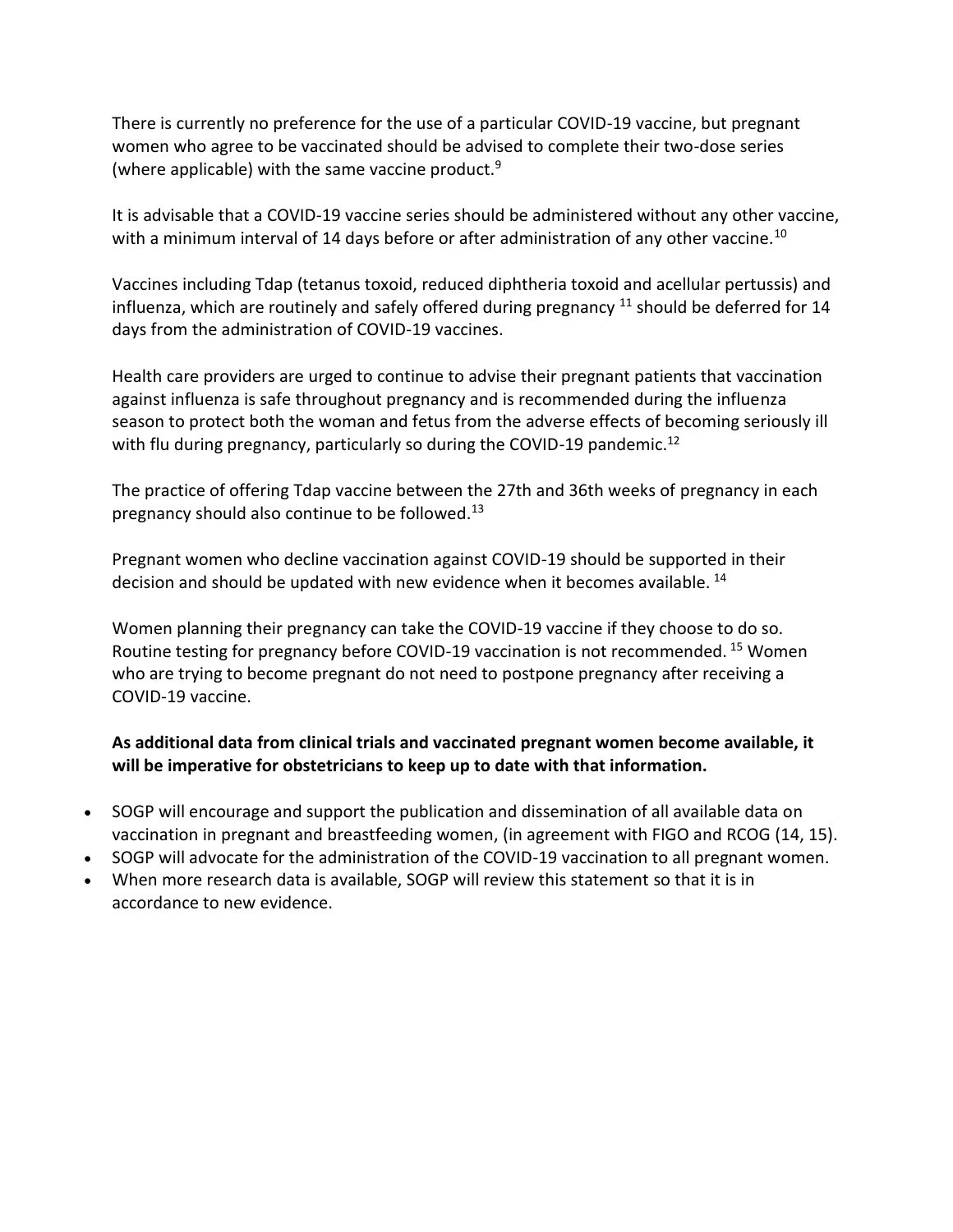## **References**

**<sup>1</sup>** https://ncoc.gov.pk › sop › 89. 20210503 - COVID-19 Vaccination Updated Sinopharm Vaccine Guidelines

**<sup>2</sup>** Zambrano LD, Ellington S, Strid P, et al. Update: characteristics of symptomatic women of reproductive age with laboratory-confirmed SARS-CoV-2 infection by pregnancy status - United States, January 22-October 3, 2020. CDC COVID-19 Response Pregnancy and Infant Linked Outcomes Team. MMWR Morb Mortal Wkly Rep 2020;69:1641-7.

**<sup>3</sup>**Delahoy MJ, Whitaker M, O'Halloran A, et al. Characteristics and maternal and birth outcomes of hospitalized pregnant women with laboratory-confirmed COVID-19 - COVID-NET, 13 states, March 1-August 22, 2020. COVID-NET Surveillance Team. MMWR Morb Mortal Wkly Rep 2020;69:1347-54.

**<sup>4</sup>** Panagiotakopoulos L, Myers TR, Gee J, et al. SARS-CoV-2 infection among hospitalized pregnant women: reasons for admission and pregnancy characteristics - eight U.S. health care centers, March 1-May 30, 2020. MMWR Morb Mortal Wkly Rep 2020;69:1355-9.

**<sup>5</sup>** Allotey J, Stallings E, Bonet M, et al. Clinical manifestations, risk factors, and maternal and perinatal outcomes of coronavirus disease 2019 in pregnancy: living systematic review and meta-analysis. BMJ 2020;370:m3320.

**<sup>6</sup>** Rasmussen SA, Kelley CF, Horton JP, et al. Coronavirus Disease 2019 (COVID-19) Vaccines and pregnancy: What obstetricians need to know. Obstet Gynecol 2021 Mar 1;137(3):408- 414.

**<sup>7</sup>** Available at: [https://www.pfizer.com/news/press-release/press-release-detail/pfizer-and](https://www.pfizer.com/news/press-release/press-release-detail/pfizer-and-biontech-commence-global-clinical-trial-evaluate)[biontech-commence-global-clinical-trial-evaluate](https://www.pfizer.com/news/press-release/press-release-detail/pfizer-and-biontech-commence-global-clinical-trial-evaluate)

**<sup>8</sup>**U.S. Food and Drug Administration. Available at: <https://www.fda.gov/media/144434/download>

**<sup>9</sup>** Address by Dr. Fauci. Available at: [www.politico.com/video/2021/02/10/fauci-20-000](http://www.politico.com/video/2021/02/10/fauci-20-000-pregnant-women-vaccinated-with-no-red-flags-127024) [pregnant-women-vaccinated-with-no-red-flags-127024](http://www.politico.com/video/2021/02/10/fauci-20-000-pregnant-women-vaccinated-with-no-red-flags-127024)

**<sup>10</sup>** Centers for Disease Control and Prevention. Local reactions, systemic reactions, adverse events, and serious adverse events: Pfizer-BioNTech COVID-19 vaccine. Available at:

• [https://www.cdc.gov/vaccines/covid-19/info-by](https://www.cdc.gov/vaccines/covid-19/info-by-manufacturer/pfizer/reactogenicity.html)[manufacturer/pfizer/reactogenicity.html](https://www.cdc.gov/vaccines/covid-19/info-by-manufacturer/pfizer/reactogenicity.html)